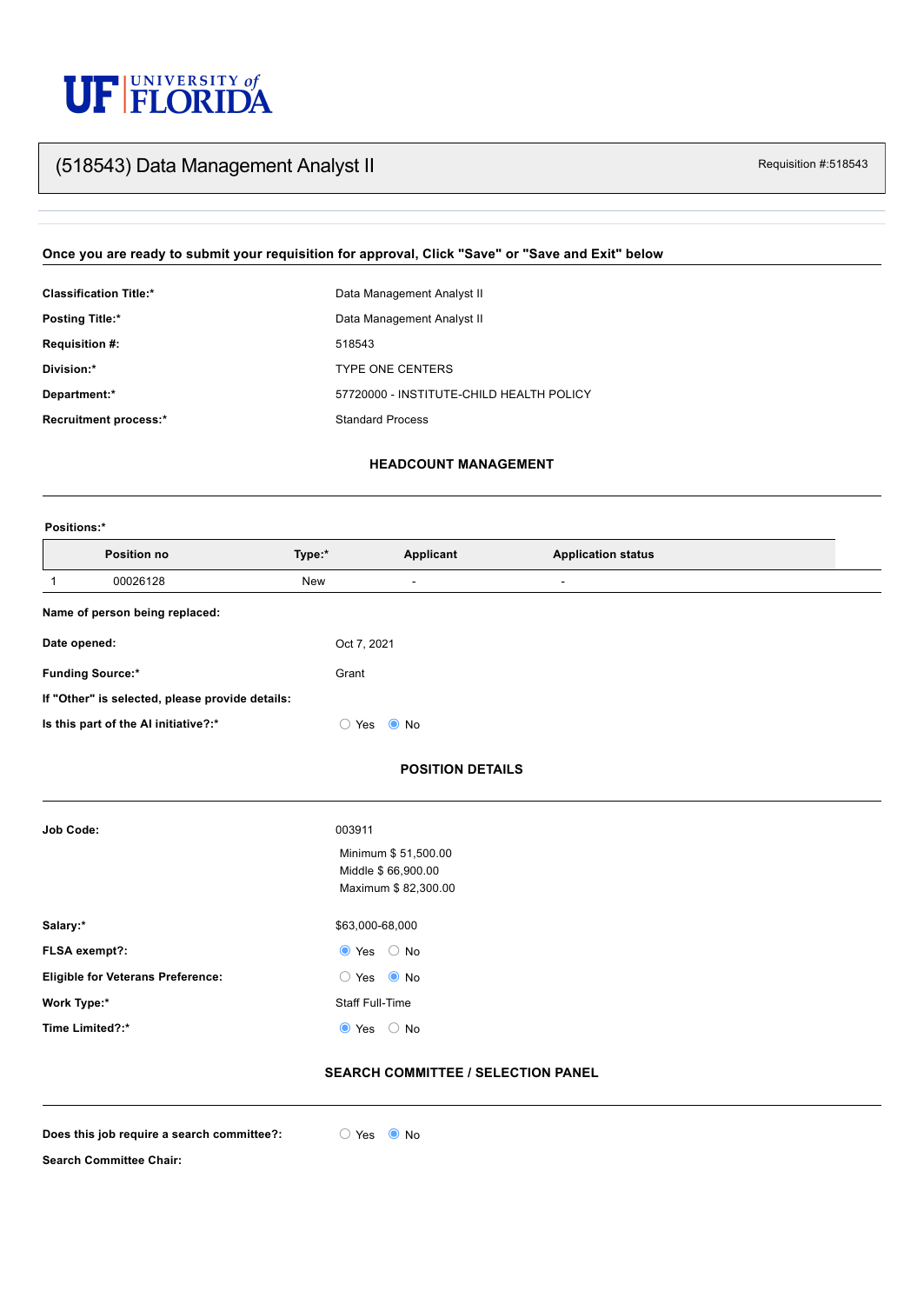Search Committees: Recipient No Search Committee selected. **Reference Collection feature?:**  $\bigcirc$  Yes  $\bigcirc$  No **ADVERTISING DETAILS Location:\*** Main Campus (Gainesville, FL) **Posting Begin Date: Posting End Date: Open until filled:**  $\bigcirc$  Yes  $\bigcirc$  No **Outside Ad Sources: If Other, please provide details: Advertising Summary:** The Department of Health Outcomes and Biomedical Informatics (HOBI) participates in multiple Medicaid funded or related projects, supporting state quality initiatives and conducting policy research using Medicaid and other health data sources. This position is part of a team responsible for data warehousing, management and analysis. The analyst will participate in the design and management of data systems that include multi-sourced health, healthcare system, and social or population data sets. Plan and conduct statistical data analyses and participate in interpretation of results. Participate in design and implementation of research and evaluation studies. Participate in data collection; and assist faculty and staff in producing scientific reports, conference papers, and journal articles. Communicate complex data and analyses to lay and industry audiences, in meetings and presentations and in written reports. **Minimum Requirements:** Masters degree in an appropriate area; or a bachelors degree in an appropriate area and two years of relevant experience. Oct 11, 2021 Oct 25, 2021 **The Chronicle of Higher Education Inside Higher Education**  $\Box$  Other

Advertisement Text:

| Classification Title: | Data Management Analyst II                                                                                                                                                                                                                                                                                                                                                                                                                                                                                                                                                                                                                                                                                                                                                                                                                                                                                                                                                                                                                                                                                                                                                                                                                                                                                                                                                                                                                                                                                                                                                                                                                                                                                                                                                                                                                          |
|-----------------------|-----------------------------------------------------------------------------------------------------------------------------------------------------------------------------------------------------------------------------------------------------------------------------------------------------------------------------------------------------------------------------------------------------------------------------------------------------------------------------------------------------------------------------------------------------------------------------------------------------------------------------------------------------------------------------------------------------------------------------------------------------------------------------------------------------------------------------------------------------------------------------------------------------------------------------------------------------------------------------------------------------------------------------------------------------------------------------------------------------------------------------------------------------------------------------------------------------------------------------------------------------------------------------------------------------------------------------------------------------------------------------------------------------------------------------------------------------------------------------------------------------------------------------------------------------------------------------------------------------------------------------------------------------------------------------------------------------------------------------------------------------------------------------------------------------------------------------------------------------|
| Job Description:      | The Department of Health Outcomes and Biomedical Informatics (HOBI) participates in multiple Medicaid funded or related<br>projects, supporting state quality initiatives and conducting policy research using Medicaid and other health data sources.<br>This position is part of a team responsible for data warehousing, management and analysis.<br>The analyst will participate in the design and management of data systems that include multi-sourced health, healthcare<br>system, and social or population data sets. Plan and conduct statistical data analyses and participate in interpretation of<br>results. Participate in design and implementation of research and evaluation studies. Participate in data collection; and assist<br>faculty and staff in producing scientific reports, conference papers, and journal articles. Communicate complex data and<br>analyses to lay and industry audiences, in meetings and presentations and in written reports.<br>30% Participate in the design and management of data file systems from multiple research projects that include multiple data<br>sets using a variety of database and statistical software tools, for example, SAS, SQL, and Excel;<br>30% Optimize data summary and reporting using various software tools including SAS programming, SQL code, and<br>specialized healthcare information software, maintaining expert knowledge of developments and changes in software and<br>industry standards for health information analyses;<br>30% Conduct statistical data analyses, write statistical programming code for software such as SAS, Stata, SPSS, and<br>participate in interpretation of results;<br>10% Participate in design and implementation of research and evaluation studies including report writing for academic, and<br>industry publications; |
| Expected Salary:      | \$63,000 - \$68,000                                                                                                                                                                                                                                                                                                                                                                                                                                                                                                                                                                                                                                                                                                                                                                                                                                                                                                                                                                                                                                                                                                                                                                                                                                                                                                                                                                                                                                                                                                                                                                                                                                                                                                                                                                                                                                 |
| Minimum Requirements: | Masters degree in an appropriate area; or a bachelors degree in an appropriate area and two years of relevant experience.                                                                                                                                                                                                                                                                                                                                                                                                                                                                                                                                                                                                                                                                                                                                                                                                                                                                                                                                                                                                                                                                                                                                                                                                                                                                                                                                                                                                                                                                                                                                                                                                                                                                                                                           |